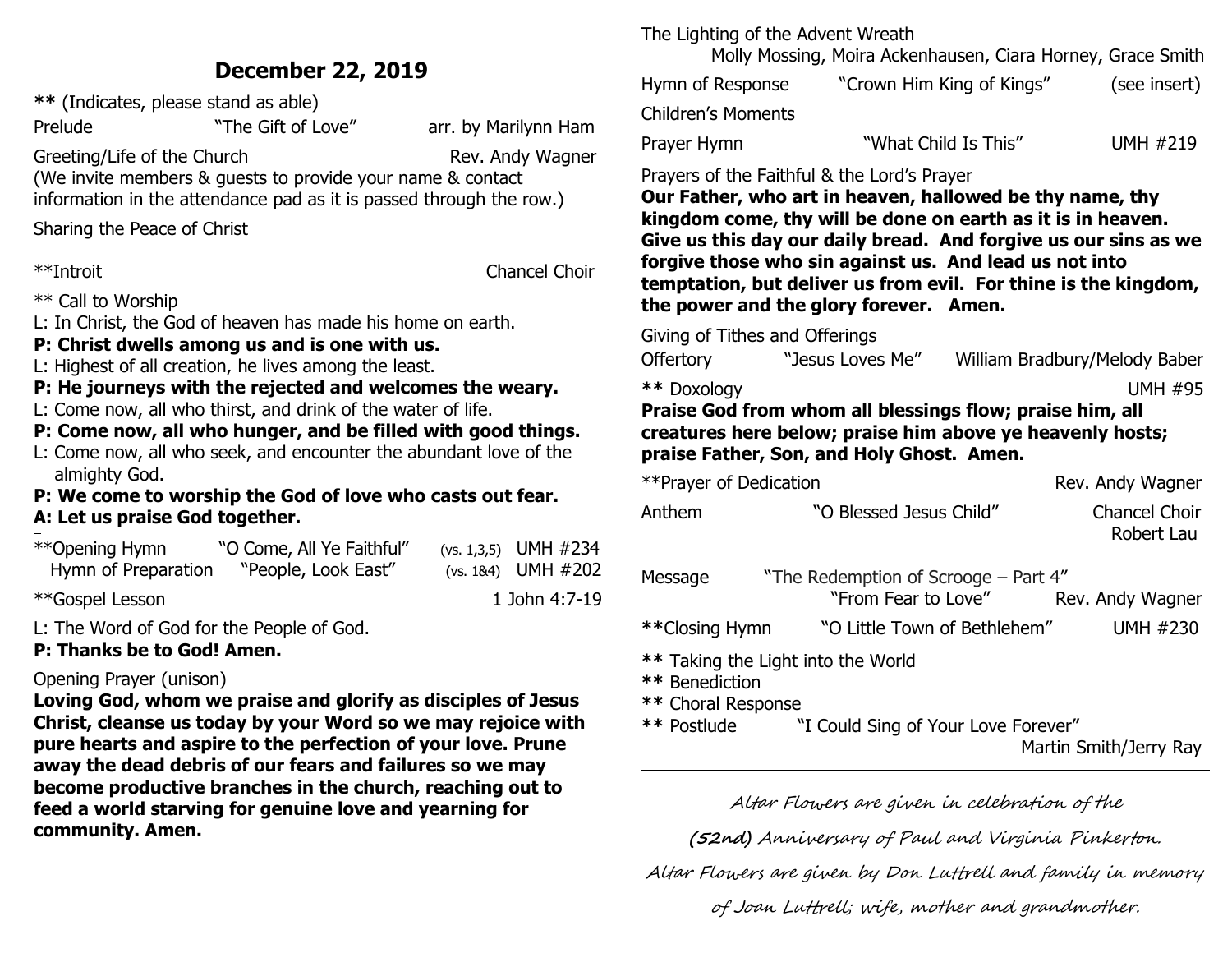| <b>Monday</b>         | PRESCHOOL CLOSED ALL WEEK              |                 |                              |
|-----------------------|----------------------------------------|-----------------|------------------------------|
| 23                    | Christmas Eve, Eve Dinner              |                 | 5:00 pm Rm 15 A-C            |
|                       | Christmas Eve, Eve Service             |                 | 6:00 pm Sanctuary            |
|                       | Cub Scouts                             |                 | 6:30 pm Rm 5, 11, 12, 15 A,B |
|                       | <b>Boy Scouts</b>                      |                 | 7:00 pm Rm 15 C              |
| <b>Tuesday</b>        | DEADLINE FOR 12/29/19 BULLETIN         |                 |                              |
| 24                    | Christmas Eve                          |                 |                              |
|                       | Candlelight Service                    |                 | 9:00 pm Sanctuary            |
| <b>Wednesday</b>      |                                        |                 |                              |
| 25                    | <b>MERRY CHRISTMAS (Office Closed)</b> |                 |                              |
|                       |                                        |                 |                              |
| Thursday              | <b>Bible Study</b>                     | 10:00 am Parlor |                              |
| 26                    | Prayer Shawl                           | 11:30 am Parlor |                              |
| <b>Friday</b><br>27   | Girl Scouts Sleepover                  |                 | 6:00 pm FCC, Rm 15 A-C       |
| <b>Saturday</b><br>28 | Double I                               |                 | 5:00 pm FH 15A, Kit          |
| <b>Sunday</b>         | Sunday School                          |                 | 9:00 am Preschool through    |
| 29                    | Grade 5, Rm 12 & Grades 6-12, Rm 8     |                 |                              |
|                       | Fellowship & Coffee                    |                 | 10:00 am FH 15 A & B         |
|                       | Worship                                |                 | 10:30 am Sanctuary           |

<u>.</u>

#### **Sunday School Studies**

**Explorers** meet in Room 6, Leaders Char Lee & Cheryl Vahle study of **"30 Life Principles" by Charles F. Stanley.** 

**Double I** meet in 15C, Leader Wayne Cook study of **"Because of Bethlehem" by Max Lucado** during Lent.

**Open Doors** meet in Parlor studying **The Wonder of Christmas by Ed Robb & Rob Renfroe.**

**Friends & Followers** meet in the Library, Leader is Chad Mossing will be studying **Didn't See It Coming.**

**Grades 6-12** will meet in The Edge, Leader Joyce Smith.



## **Faith Community United Methodist Church "Worship Together, Grow Together, Serve Together"**

# **December 22, 2019**

Rev. Andy Wagner (937) 372-7601 ext. 13 [pastorandy@fcum.org](mailto:pastorandy@fcum.org) [www.fcum.org](http://www.fcum.org/)

Like and Follow us on Facebook @ FCUM.Xenia **We are a Stephen Ministry Congregation**

#### **Worship Team**

| Ed Stidham, Robert Smith, Rick Smith,<br>Dick Strous, Jim Osburn |
|------------------------------------------------------------------|
| <b>Vicki Beegle &amp; Shirley Newton</b>                         |
| Julie Wickline                                                   |
| <b>Catherine Mossing &amp; Molly Mossing</b>                     |
| <b>Carol Stewart</b>                                             |
|                                                                  |